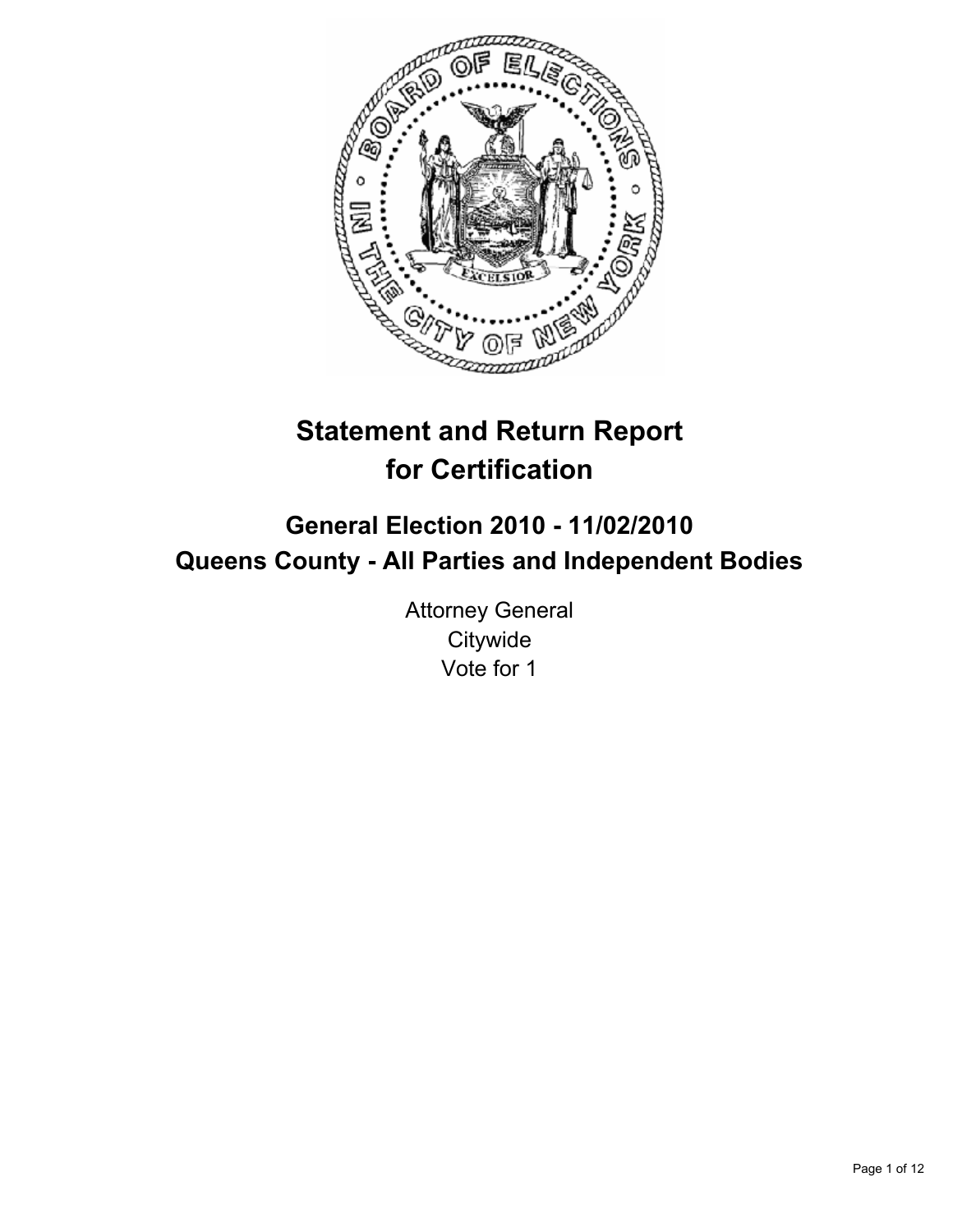

| <b>PUBLIC COUNTER</b>                  | 12,086 |
|----------------------------------------|--------|
| <b>EMERGENCY</b>                       | 0      |
| ABSENTEE/MILITARY                      | 274    |
| <b>AFFIDAVIT</b>                       | 127    |
| <b>Total Ballots</b>                   | 12,547 |
| ERIC T SCHNEIDERMAN (DEMOCRATIC)       | 7,206  |
| DAN DONOVAN (REPUBLICAN)               | 2,841  |
| ERIC T SCHNEIDERMAN (INDEPENDENCE)     | 173    |
| DAN DONOVAN (CONSERVATIVE)             | 297    |
| ERIC T SCHNEIDERMAN (WORKING FAMILIES) | 321    |
| CARL E PERSON (LIBERTARIAN)            | 39     |
| RAMON J JIMENEZ (FREEDOM)              | 87     |
| JAMES TRIKAS (WRITE-IN)                | 1      |
| KATHLEEN RICE (WRITE-IN)               | 1      |
| NO NAME (WRITE-IN)                     | 1      |
| <b>Total Votes</b>                     | 10,967 |
| Unrecorded                             | 1,580  |

| <b>PUBLIC COUNTER</b>                  | 23,431 |
|----------------------------------------|--------|
| <b>EMERGENCY</b>                       | 0      |
| <b>ABSENTEE/MILITARY</b>               | 741    |
| <b>AFFIDAVIT</b>                       | 450    |
| <b>Total Ballots</b>                   | 24,725 |
| ERIC T SCHNEIDERMAN (DEMOCRATIC)       | 10,477 |
| DAN DONOVAN (REPUBLICAN)               | 9,602  |
| ERIC T SCHNEIDERMAN (INDEPENDENCE)     | 421    |
| DAN DONOVAN (CONSERVATIVE)             | 1,567  |
| ERIC T SCHNEIDERMAN (WORKING FAMILIES) | 537    |
| CARL E PERSON (LIBERTARIAN)            | 86     |
| RAMON J JIMENEZ (FREEDOM)              | 186    |
| ERIC T (WRITE-IN)                      | 1      |
| <b>GARBELL THE CLOWN (WRITE-IN)</b>    | 1      |
| JEFFREY HARDY (WRITE-IN)               | 1      |
| JOHN S. BOUGIAMAS (WRITE-IN)           | 1      |
| KEVIN BOYLE (WRITE-IN)                 | 1      |
| MICHAEL WALGER (WRITE-IN)              | 1      |
| MICKEY MOUSE (WRITE-IN)                | 1      |
| NO NAME (WRITE-IN)                     | 9      |
| SEAN SULLIVAN (WRITE-IN)               | 1      |
| WILLIAM J MILLS JR. (WRITE-IN)         | 1      |
| <b>Total Votes</b>                     | 22,894 |
| Unrecorded                             | 1.831  |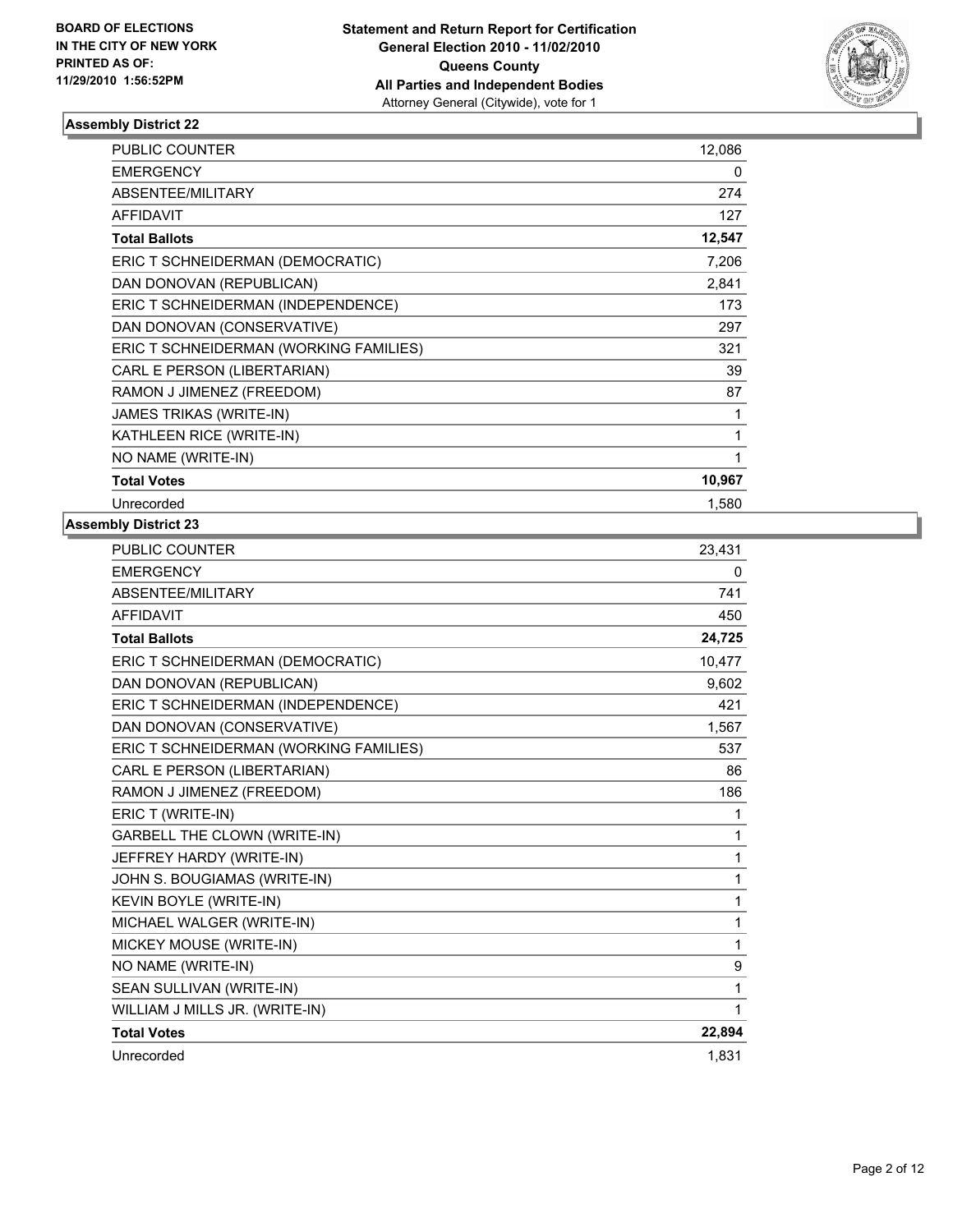

| <b>PUBLIC COUNTER</b>                  | 26,594 |
|----------------------------------------|--------|
| <b>EMERGENCY</b>                       | 0      |
| ABSENTEE/MILITARY                      | 668    |
| <b>AFFIDAVIT</b>                       | 202    |
| <b>Total Ballots</b>                   | 27,591 |
| ERIC T SCHNEIDERMAN (DEMOCRATIC)       | 14,654 |
| DAN DONOVAN (REPUBLICAN)               | 8,307  |
| ERIC T SCHNEIDERMAN (INDEPENDENCE)     | 538    |
| DAN DONOVAN (CONSERVATIVE)             | 1,087  |
| ERIC T SCHNEIDERMAN (WORKING FAMILIES) | 948    |
| CARL E PERSON (LIBERTARIAN)            | 107    |
| RAMON J JIMENEZ (FREEDOM)              | 151    |
| CARL E. PERSON (WRITE-IN)              | 1      |
| DAVID DUHAN (WRITE-IN)                 | 1      |
| DAVID PATERSON (WRITE-IN)              | 1      |
| KATHLEEN RICE (WRITE-IN)               | 1      |
| LAURENCE GOLDSTEIN (WRITE-IN)          | 1      |
| NO NAME (WRITE-IN)                     | 4      |
| <b>Total Votes</b>                     | 25,801 |
| Unrecorded                             | 1,790  |

| PUBLIC COUNTER                         | 16,578 |
|----------------------------------------|--------|
| <b>EMERGENCY</b>                       | 52     |
| ABSENTEE/MILITARY                      | 391    |
| <b>AFFIDAVIT</b>                       | 171    |
| <b>Total Ballots</b>                   | 17,323 |
| ERIC T SCHNEIDERMAN (DEMOCRATIC)       | 9,383  |
| DAN DONOVAN (REPUBLICAN)               | 4,931  |
| ERIC T SCHNEIDERMAN (INDEPENDENCE)     | 295    |
| DAN DONOVAN (CONSERVATIVE)             | 644    |
| ERIC T SCHNEIDERMAN (WORKING FAMILIES) | 585    |
| CARL E PERSON (LIBERTARIAN)            | 65     |
| RAMON J JIMENEZ (FREEDOM)              | 113    |
| K. WILLINGHAM (WRITE-IN)               | 2      |
| RICHARD BREWSKY (WRITE-IN)             | 1      |
| <b>Total Votes</b>                     | 16,019 |
| Unrecorded                             | 1,304  |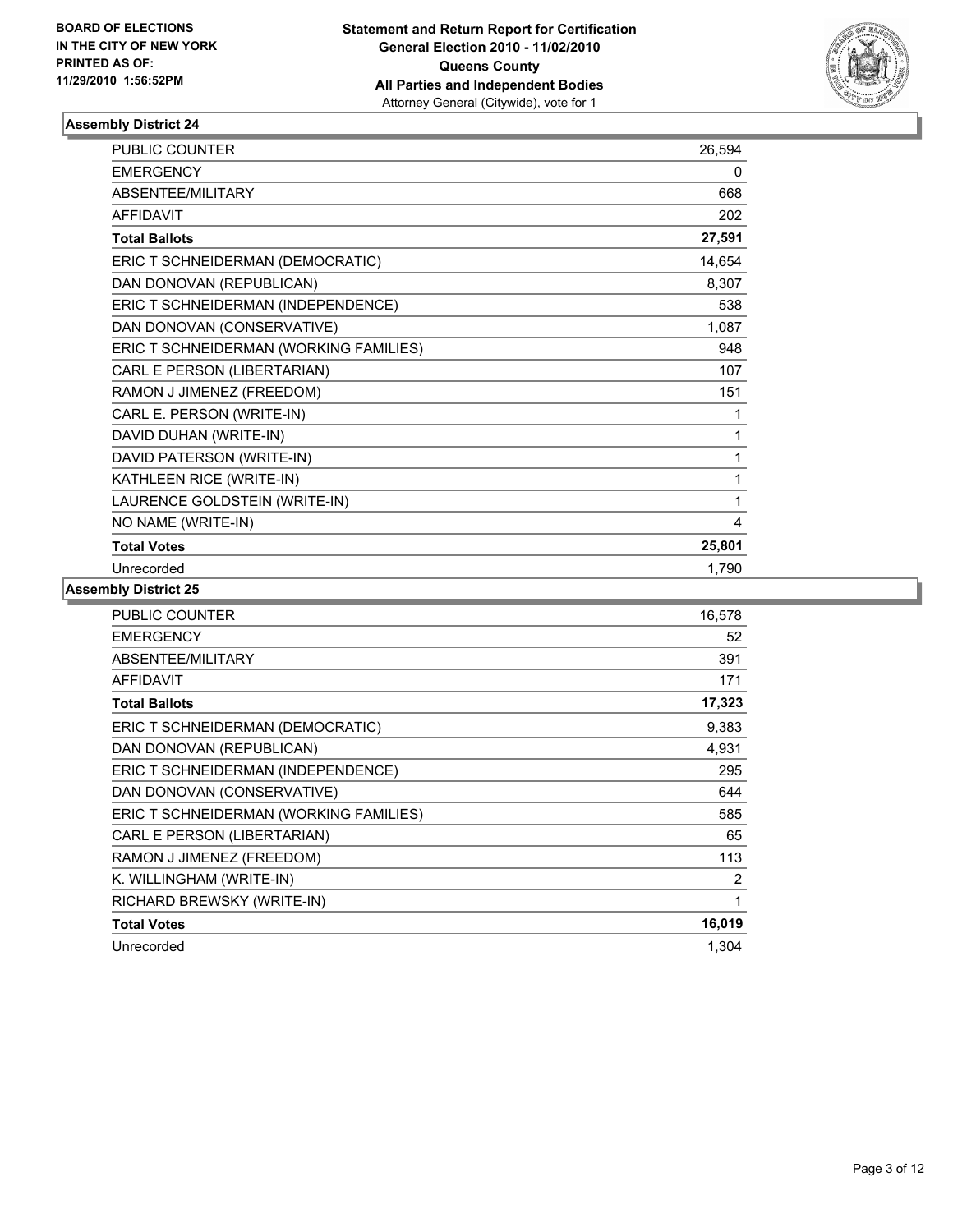

| <b>PUBLIC COUNTER</b>                  | 27,705         |
|----------------------------------------|----------------|
| <b>EMERGENCY</b>                       | 0              |
| ABSENTEE/MILITARY                      | 911            |
| <b>AFFIDAVIT</b>                       | 185            |
| <b>Total Ballots</b>                   | 28,901         |
| ERIC T SCHNEIDERMAN (DEMOCRATIC)       | 13,315         |
| DAN DONOVAN (REPUBLICAN)               | 10,671         |
| ERIC T SCHNEIDERMAN (INDEPENDENCE)     | 510            |
| DAN DONOVAN (CONSERVATIVE)             | 1,447          |
| ERIC T SCHNEIDERMAN (WORKING FAMILIES) | 703            |
| CARL E PERSON (LIBERTARIAN)            | 103            |
| RAMON J JIMENEZ (FREEDOM)              | 108            |
| FRANK RUCCIERI CPA (WRITE-IN)          | 1              |
| JOHN BATTERTON JR (WRITE-IN)           | 1              |
| KIK KULIDOS (WRITE-IN)                 | 1              |
| MONTGOMERY SUMMA (WRITE-IN)            | $\overline{2}$ |
| NO NAME (WRITE-IN)                     | 4              |
| <b>Total Votes</b>                     | 26,866         |
| Unrecorded                             | 2,035          |

| <b>EMERGENCY</b><br>ABSENTEE/MILITARY<br><b>AFFIDAVIT</b> | 0<br>518<br>278<br>20,551 |
|-----------------------------------------------------------|---------------------------|
|                                                           |                           |
|                                                           |                           |
|                                                           |                           |
| <b>Total Ballots</b>                                      |                           |
| ERIC T SCHNEIDERMAN (DEMOCRATIC)                          | 10,727                    |
| DAN DONOVAN (REPUBLICAN)                                  | 6,097                     |
| ERIC T SCHNEIDERMAN (INDEPENDENCE)                        | 388                       |
| DAN DONOVAN (CONSERVATIVE)                                | 656                       |
| ERIC T SCHNEIDERMAN (WORKING FAMILIES)                    | 708                       |
| CARL E PERSON (LIBERTARIAN)                               | 84                        |
| RAMON J JIMENEZ (FREEDOM)                                 | 149                       |
| ELLIOT SPITZER (WRITE-IN)                                 | 1                         |
| JOE DAWSON (WRITE-IN)                                     | 1                         |
| JON DOE (WRITE-IN)                                        | 1                         |
| MAYLIN CAMPBELL (WRITE-IN)                                | 1                         |
| NO NAME (WRITE-IN)                                        | 3                         |
| SEAN COFFEY (WRITE-IN)                                    | 1                         |
| VIVIA MORGAN (WRITE-IN)                                   | 1                         |
| <b>Total Votes</b>                                        | 18,818                    |
| Unrecorded                                                | 1,733                     |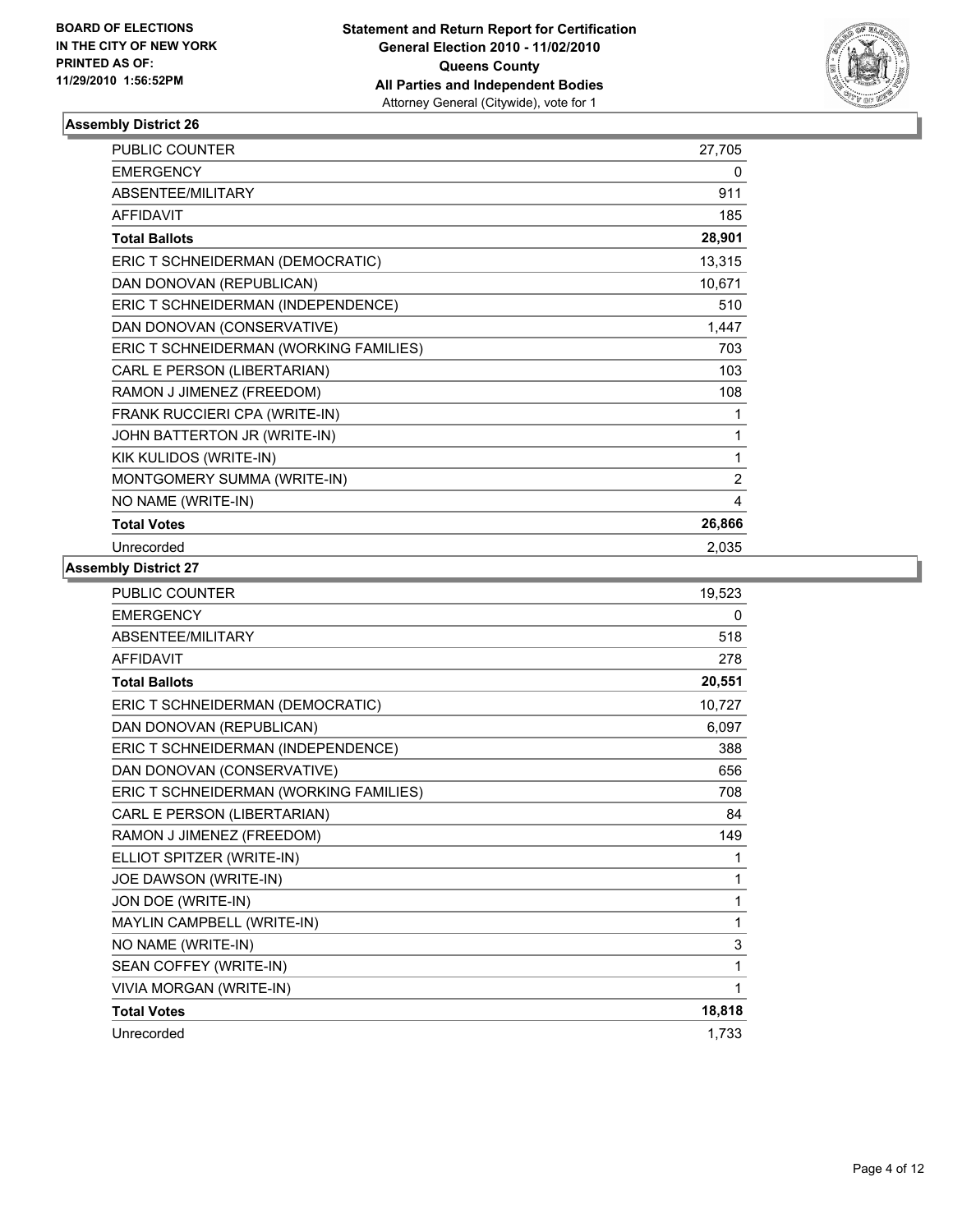

| <b>PUBLIC COUNTER</b>                  | 24,011 |
|----------------------------------------|--------|
| <b>EMERGENCY</b>                       | 0      |
| <b>ABSENTEE/MILITARY</b>               | 914    |
| <b>AFFIDAVIT</b>                       | 266    |
| <b>Total Ballots</b>                   | 25,415 |
| ERIC T SCHNEIDERMAN (DEMOCRATIC)       | 12,342 |
| DAN DONOVAN (REPUBLICAN)               | 8,652  |
| ERIC T SCHNEIDERMAN (INDEPENDENCE)     | 529    |
| DAN DONOVAN (CONSERVATIVE)             | 976    |
| ERIC T SCHNEIDERMAN (WORKING FAMILIES) | 924    |
| CARL E PERSON (LIBERTARIAN)            | 127    |
| RAMON J JIMENEZ (FREEDOM)              | 106    |
| AU SAAB (WRITE-IN)                     | 1      |
| JOE MILLER (WRITE-IN)                  | 1      |
| JOHN C. KONRATH (WRITE-IN)             | 1      |
| KEVIN WALSH (WRITE-IN)                 | 1      |
| NO NAME (WRITE-IN)                     | 1      |
| RICHARD BROWN (WRITE-IN)               | 1      |
| SEAN DEBIASE (WRITE-IN)                | 1      |
| SHARON BRONER (WRITE-IN)               | 1      |
| <b>Total Votes</b>                     | 23,664 |
| Unrecorded                             | 1,751  |

| <b>PUBLIC COUNTER</b>                  | 23,087         |
|----------------------------------------|----------------|
| <b>EMERGENCY</b>                       | 0              |
| ABSENTEE/MILITARY                      | 405            |
| <b>AFFIDAVIT</b>                       | 415            |
| <b>Total Ballots</b>                   | 23,937         |
| ERIC T SCHNEIDERMAN (DEMOCRATIC)       | 19,944         |
| DAN DONOVAN (REPUBLICAN)               | 1,041          |
| ERIC T SCHNEIDERMAN (INDEPENDENCE)     | 268            |
| DAN DONOVAN (CONSERVATIVE)             | 171            |
| ERIC T SCHNEIDERMAN (WORKING FAMILIES) | 801            |
| CARL E PERSON (LIBERTARIAN)            | 49             |
| RAMON J JIMENEZ (FREEDOM)              | 357            |
| ATTY WYATT (WRITE-IN)                  | 1              |
| BILL THOMPSON (WRITE-IN)               | 1              |
| JADE CHU (WRITE-IN)                    | $\overline{2}$ |
| JOHN W. CRONIN (WRITE-IN)              | 1              |
| NO NAME (WRITE-IN)                     | 3              |
| <b>Total Votes</b>                     | 22,639         |
| Unrecorded                             | 1,298          |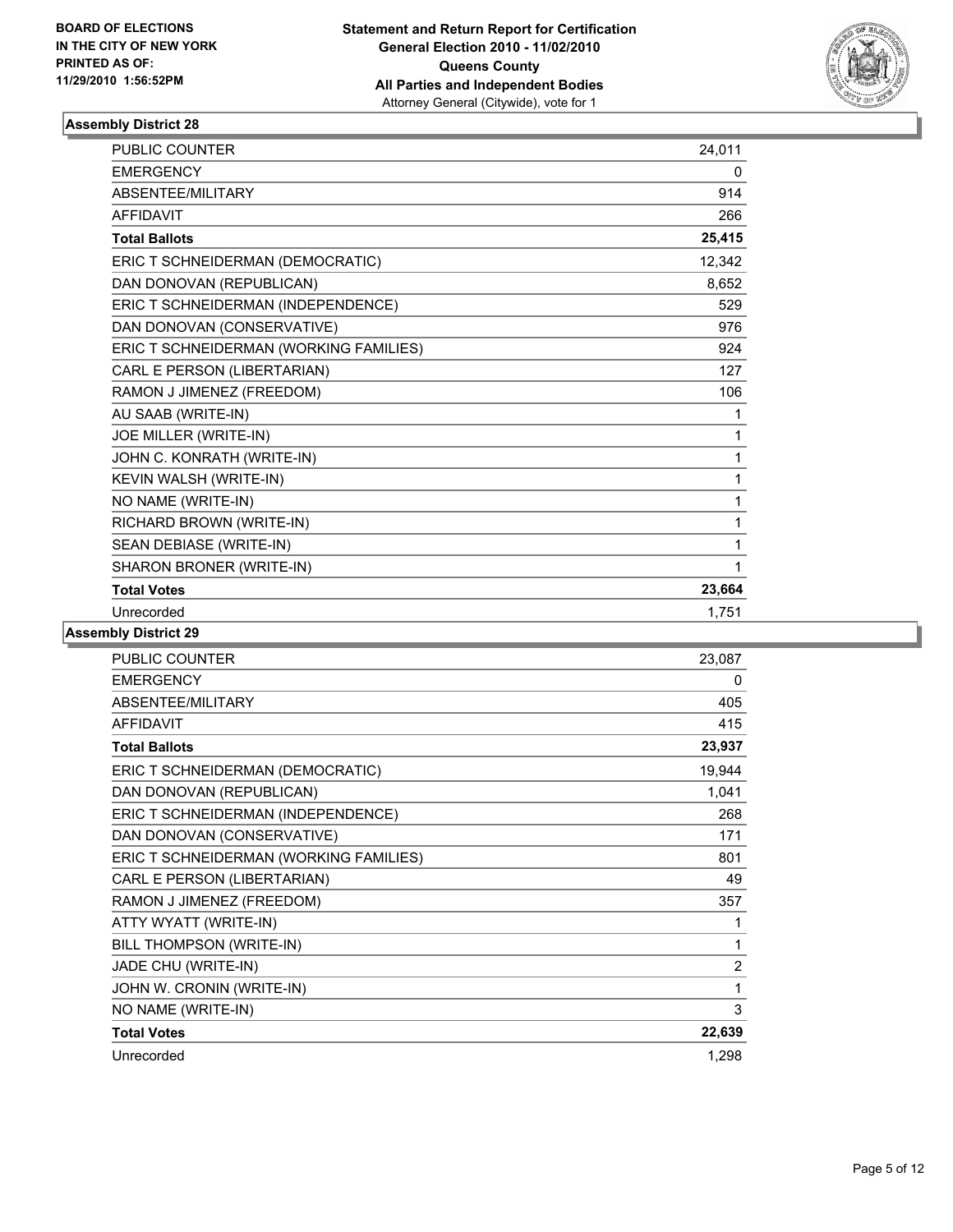

| PUBLIC COUNTER                         | 17,016       |
|----------------------------------------|--------------|
| <b>EMERGENCY</b>                       | 0            |
| ABSENTEE/MILITARY                      | 368          |
| <b>AFFIDAVIT</b>                       | 264          |
| <b>Total Ballots</b>                   | 17,769       |
| ERIC T SCHNEIDERMAN (DEMOCRATIC)       | 8,820        |
| DAN DONOVAN (REPUBLICAN)               | 5,318        |
| ERIC T SCHNEIDERMAN (INDEPENDENCE)     | 325          |
| DAN DONOVAN (CONSERVATIVE)             | 824          |
| ERIC T SCHNEIDERMAN (WORKING FAMILIES) | 815          |
| CARL E PERSON (LIBERTARIAN)            | 74           |
| RAMON J JIMENEZ (FREEDOM)              | 151          |
| COFFEY (WRITE-IN)                      | 1            |
| ERIC DIWALLO (WRITE-IN)                | $\mathbf{1}$ |
| JOHN RAESE (WRITE-IN)                  | 1            |
| JONAS BENDER-NASH (WRITE-IN)           | $\mathbf{1}$ |
| MICKEY MOUSE (WRITE-IN)                | $\mathbf{1}$ |
| NO NAME (WRITE-IN)                     | 3            |
| RALPH NADER (WRITE-IN)                 | 1            |
| ROBYA FISHER (WRITE-IN)                | $\mathbf{1}$ |
| ROD BLAGOJEVICE (WRITE-IN)             | 1            |
| SPUNY GIOIA (WRITE-IN)                 | 1            |
| <b>Total Votes</b>                     | 16,339       |
| Unrecorded                             | 1,430        |
|                                        |              |

| <b>PUBLIC COUNTER</b>                  | 17,920 |
|----------------------------------------|--------|
| <b>EMERGENCY</b>                       | 0      |
| ABSENTEE/MILITARY                      | 497    |
| <b>AFFIDAVIT</b>                       | 344    |
| <b>Total Ballots</b>                   | 18,811 |
| ERIC T SCHNEIDERMAN (DEMOCRATIC)       | 15,006 |
| DAN DONOVAN (REPUBLICAN)               | 1,172  |
| ERIC T SCHNEIDERMAN (INDEPENDENCE)     | 186    |
| DAN DONOVAN (CONSERVATIVE)             | 200    |
| ERIC T SCHNEIDERMAN (WORKING FAMILIES) | 626    |
| CARL E PERSON (LIBERTARIAN)            | 45     |
| RAMON J JIMENEZ (FREEDOM)              | 255    |
| DECLINED PHANTOM (WRITE-IN)            | 1      |
| EMMANUEL ST. JEAN (WRITE-IN)           | 1      |
| JUSTICE JOHNSON (WRITE-IN)             | 1      |
| NO NAME (WRITE-IN)                     | 2      |
| <b>Total Votes</b>                     | 17,495 |
| Unrecorded                             | 1,316  |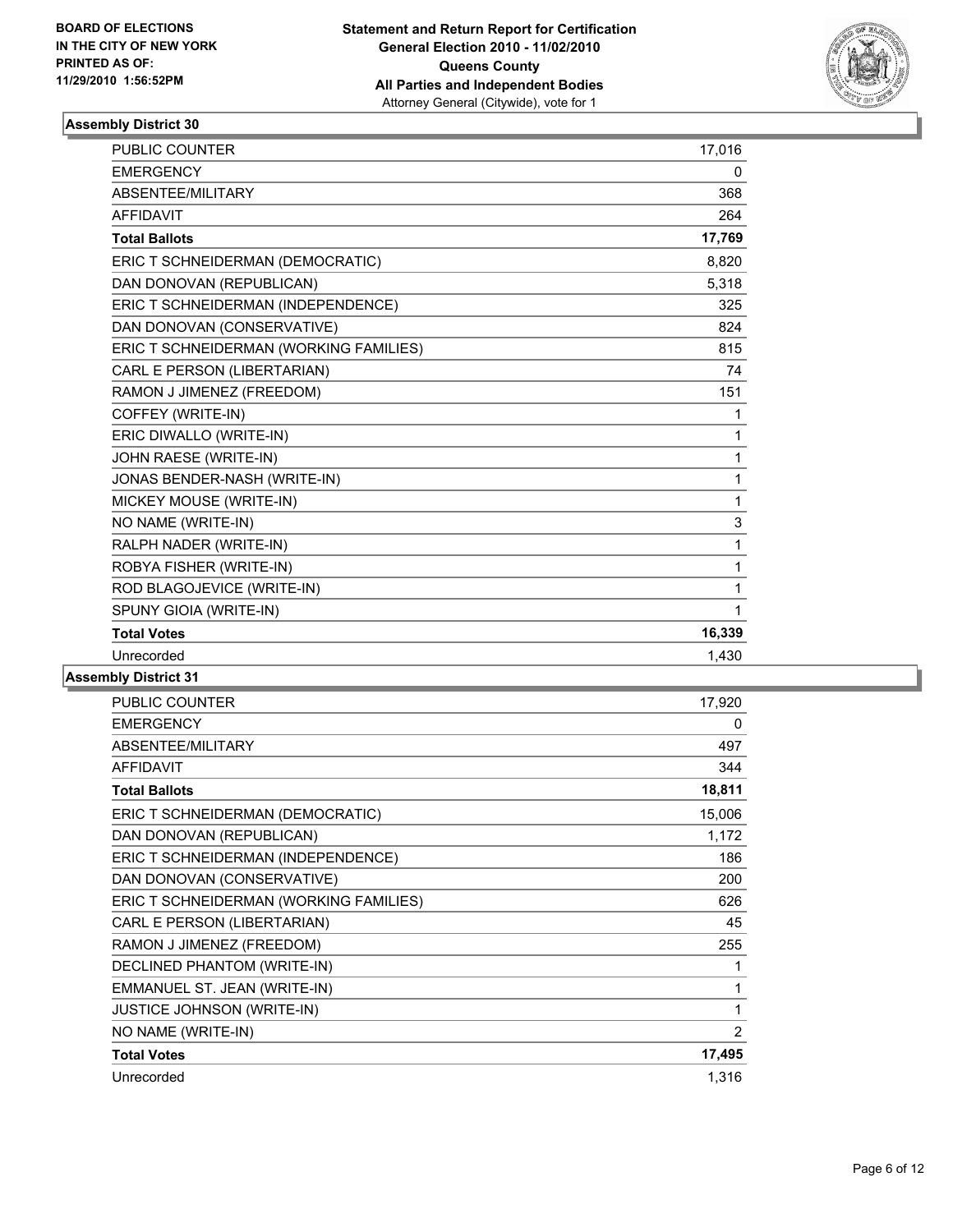

| PUBLIC COUNTER                         | 20,730 |
|----------------------------------------|--------|
| <b>EMERGENCY</b>                       | 17     |
| <b>ABSENTEE/MILITARY</b>               | 325    |
| <b>AFFIDAVIT</b>                       | 395    |
| <b>Total Ballots</b>                   | 21,488 |
| ERIC T SCHNEIDERMAN (DEMOCRATIC)       | 17,690 |
| DAN DONOVAN (REPUBLICAN)               | 640    |
| ERIC T SCHNEIDERMAN (INDEPENDENCE)     | 228    |
| DAN DONOVAN (CONSERVATIVE)             | 90     |
| ERIC T SCHNEIDERMAN (WORKING FAMILIES) | 644    |
| CARL E PERSON (LIBERTARIAN)            | 47     |
| RAMON J JIMENEZ (FREEDOM)              | 349    |
| CARL THOMPSON (WRITE-IN)               | 1      |
| RICHARD BUTLER (WRITE-IN)              | 1      |
| <b>Total Votes</b>                     | 19,690 |
| Unrecorded                             | 1.798  |

| PUBLIC COUNTER                         | 24,428 |
|----------------------------------------|--------|
| <b>EMERGENCY</b>                       | 75     |
| <b>ABSENTEE/MILITARY</b>               | 358    |
| <b>AFFIDAVIT</b>                       | 280    |
| <b>Total Ballots</b>                   | 25,168 |
| ERIC T SCHNEIDERMAN (DEMOCRATIC)       | 19,080 |
| DAN DONOVAN (REPUBLICAN)               | 2,279  |
| ERIC T SCHNEIDERMAN (INDEPENDENCE)     | 300    |
| DAN DONOVAN (CONSERVATIVE)             | 415    |
| ERIC T SCHNEIDERMAN (WORKING FAMILIES) | 1,243  |
| CARL E PERSON (LIBERTARIAN)            | 58     |
| RAMON J JIMENEZ (FREEDOM)              | 350    |
| COREY BERAK (WRITE-IN)                 | 1      |
| TAHIRA NORTON (WRITE-IN)               | 1      |
| <b>Total Votes</b>                     | 23,727 |
| Unrecorded                             | 1.441  |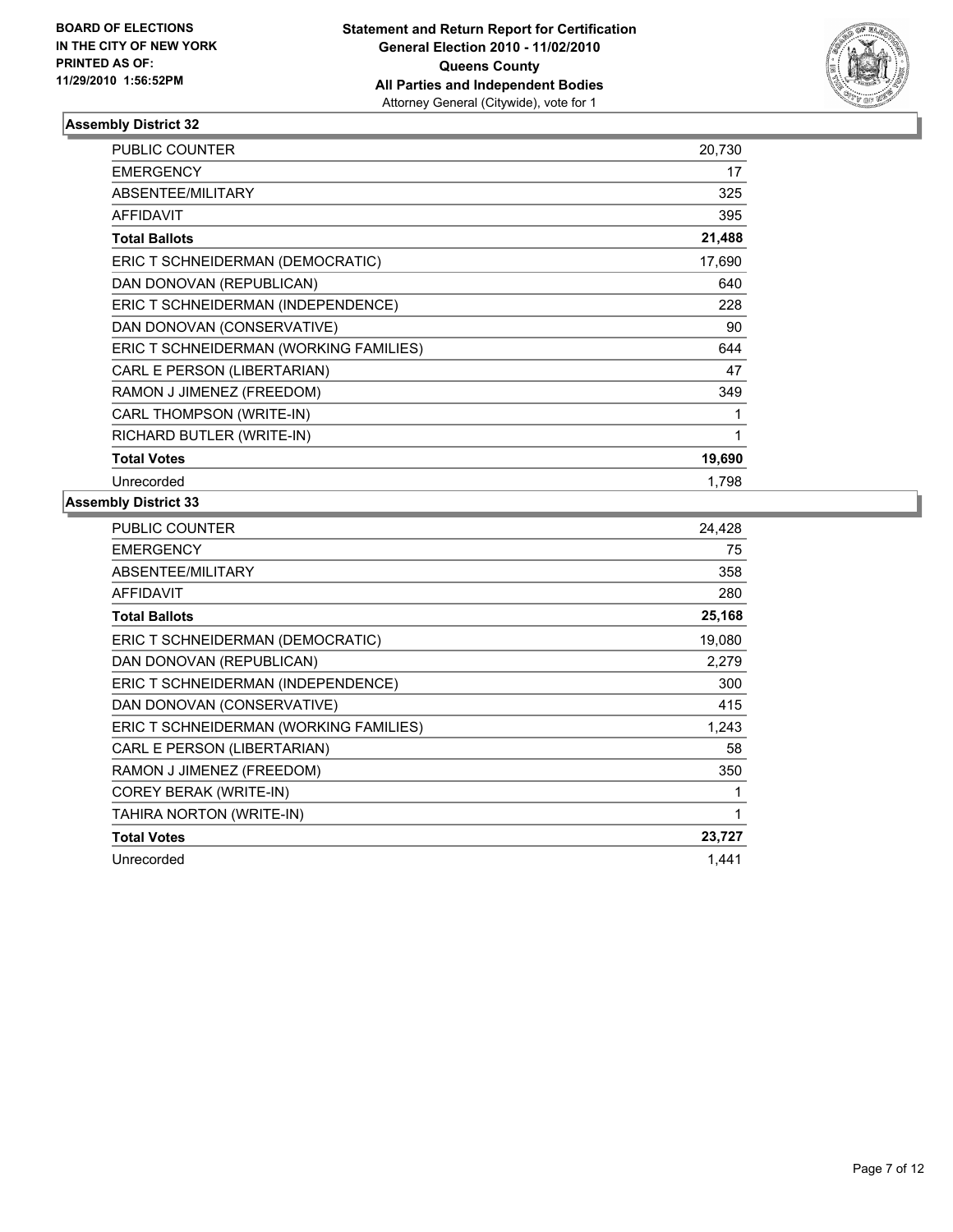

| <b>PUBLIC COUNTER</b>                  | 13,768 |
|----------------------------------------|--------|
| <b>EMERGENCY</b>                       | 0      |
| ABSENTEE/MILITARY                      | 232    |
| <b>AFFIDAVIT</b>                       | 212    |
| <b>Total Ballots</b>                   | 14,297 |
| ERIC T SCHNEIDERMAN (DEMOCRATIC)       | 8,689  |
| DAN DONOVAN (REPUBLICAN)               | 2,765  |
| ERIC T SCHNEIDERMAN (INDEPENDENCE)     | 205    |
| DAN DONOVAN (CONSERVATIVE)             | 301    |
| ERIC T SCHNEIDERMAN (WORKING FAMILIES) | 912    |
| CARL E PERSON (LIBERTARIAN)            | 66     |
| RAMON J JIMENEZ (FREEDOM)              | 128    |
| AMRIN KHANDER (WRITE-IN)               | 1      |
| EDWARD KIERNEN (WRITE-IN)              | 1      |
| NO NAME (WRITE-IN)                     | 1      |
| SUZY HOTROD (WRITE-IN)                 | 1      |
| <b>Total Votes</b>                     | 13,070 |
| Unrecorded                             | 1,227  |

| PUBLIC COUNTER                         | 13,357 |
|----------------------------------------|--------|
| <b>EMERGENCY</b>                       | 45     |
| <b>ABSENTEE/MILITARY</b>               | 292    |
| <b>AFFIDAVIT</b>                       | 163    |
| <b>Total Ballots</b>                   | 13,932 |
| ERIC T SCHNEIDERMAN (DEMOCRATIC)       | 9,767  |
| DAN DONOVAN (REPUBLICAN)               | 1,871  |
| ERIC T SCHNEIDERMAN (INDEPENDENCE)     | 189    |
| DAN DONOVAN (CONSERVATIVE)             | 187    |
| ERIC T SCHNEIDERMAN (WORKING FAMILIES) | 470    |
| CARL E PERSON (LIBERTARIAN)            | 48     |
| RAMON J JIMENEZ (FREEDOM)              | 196    |
| BOB (WRITE-IN)                         | 1      |
| NO NAME (WRITE-IN)                     | 1      |
| <b>Total Votes</b>                     | 12,730 |
| Unrecorded                             | 1,202  |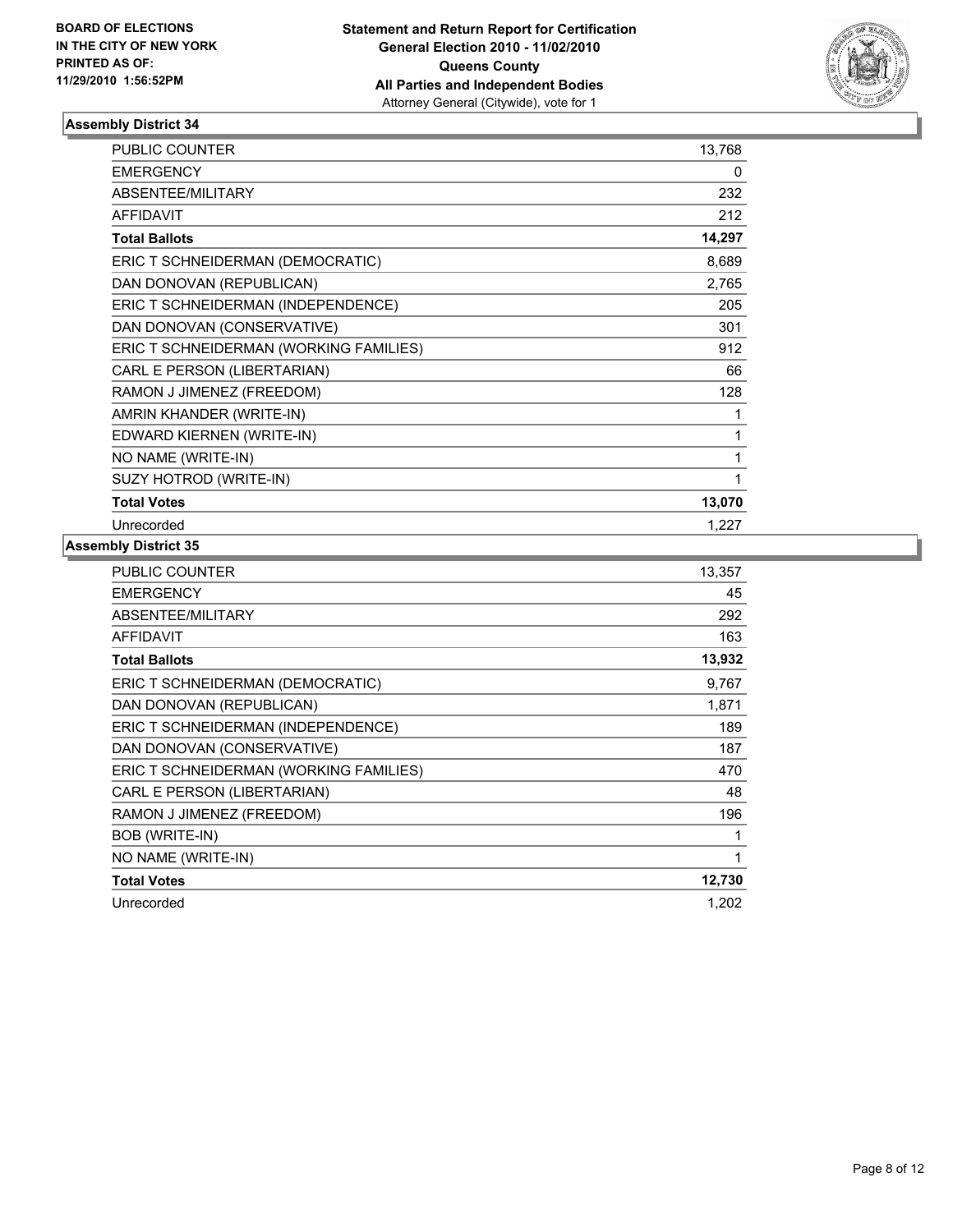

| <b>PUBLIC COUNTER</b>                  | 17,109 |
|----------------------------------------|--------|
| <b>EMERGENCY</b>                       | 0      |
| ABSENTEE/MILITARY                      | 295    |
| <b>AFFIDAVIT</b>                       | 377    |
| <b>Total Ballots</b>                   | 17,995 |
| ERIC T SCHNEIDERMAN (DEMOCRATIC)       | 10,354 |
| DAN DONOVAN (REPUBLICAN)               | 3,847  |
| ERIC T SCHNEIDERMAN (INDEPENDENCE)     | 352    |
| DAN DONOVAN (CONSERVATIVE)             | 432    |
| ERIC T SCHNEIDERMAN (WORKING FAMILIES) | 1,121  |
| CARL E PERSON (LIBERTARIAN)            | 142    |
| RAMON J JIMENEZ (FREEDOM)              | 117    |
| NO NAME (WRITE-IN)                     | 2      |
| PLUTO (WRITE-IN)                       | 1      |
| RALPH NADER (WRITE-IN)                 | 1      |
| <b>Total Votes</b>                     | 16,369 |
| Unrecorded                             | 1,626  |

| <b>PUBLIC COUNTER</b>                  | 15,397 |
|----------------------------------------|--------|
| <b>EMERGENCY</b>                       | 0      |
| ABSENTEE/MILITARY                      | 247    |
| <b>AFFIDAVIT</b>                       | 291    |
| <b>Total Ballots</b>                   | 16,024 |
| ERIC T SCHNEIDERMAN (DEMOCRATIC)       | 10,267 |
| DAN DONOVAN (REPUBLICAN)               | 2,621  |
| ERIC T SCHNEIDERMAN (INDEPENDENCE)     | 248    |
| DAN DONOVAN (CONSERVATIVE)             | 338    |
| ERIC T SCHNEIDERMAN (WORKING FAMILIES) | 1,005  |
| CARL E PERSON (LIBERTARIAN)            | 93     |
| RAMON J JIMENEZ (FREEDOM)              | 171    |
| JUNE CHENG (WRITE-IN)                  | 1      |
| KURT COBAIN (WRITE-IN)                 | 1      |
| NELZAEH THE WONERCAT (WRITE-IN)        | 1      |
| NO NAME (WRITE-IN)                     | 6      |
| RAYMOND GEE (WRITE-IN)                 | 1      |
| WALTER N IWACHOW (WRITE-IN)            | 1      |
| <b>Total Votes</b>                     | 14,754 |
| Unrecorded                             | 1,270  |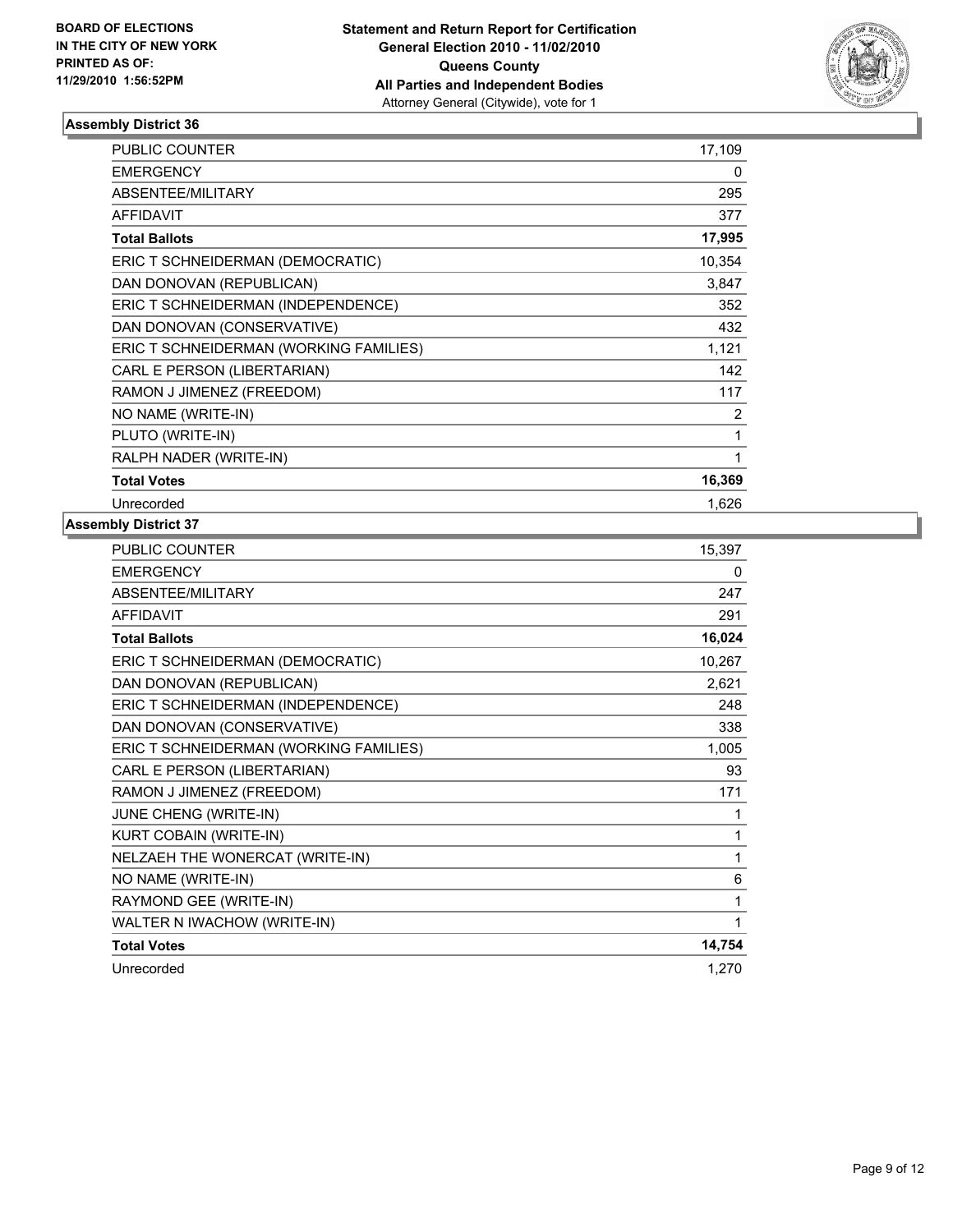

| <b>PUBLIC COUNTER</b>                  | 14,298 |
|----------------------------------------|--------|
| <b>EMERGENCY</b>                       | 17     |
| <b>ABSENTEE/MILITARY</b>               | 276    |
| <b>AFFIDAVIT</b>                       | 209    |
| <b>Total Ballots</b>                   | 14,839 |
| ERIC T SCHNEIDERMAN (DEMOCRATIC)       | 8,204  |
| DAN DONOVAN (REPUBLICAN)               | 3,741  |
| ERIC T SCHNEIDERMAN (INDEPENDENCE)     | 235    |
| DAN DONOVAN (CONSERVATIVE)             | 658    |
| ERIC T SCHNEIDERMAN (WORKING FAMILIES) | 453    |
| CARL E PERSON (LIBERTARIAN)            | 61     |
| RAMON J JIMENEZ (FREEDOM)              | 147    |
| EDWARD J. SPIOLLI (WRITE-IN)           | 1      |
| NO NAME (WRITE-IN)                     | 3      |
| <b>Total Votes</b>                     | 13,503 |
| Unrecorded                             | 1,336  |

| PUBLIC COUNTER                         | 9,918  |
|----------------------------------------|--------|
| <b>EMERGENCY</b>                       | 3      |
| ABSENTEE/MILITARY                      | 125    |
| <b>AFFIDAVIT</b>                       | 123    |
| <b>Total Ballots</b>                   | 10,237 |
| ERIC T SCHNEIDERMAN (DEMOCRATIC)       | 6,713  |
| DAN DONOVAN (REPUBLICAN)               | 1,390  |
| ERIC T SCHNEIDERMAN (INDEPENDENCE)     | 111    |
| DAN DONOVAN (CONSERVATIVE)             | 133    |
| ERIC T SCHNEIDERMAN (WORKING FAMILIES) | 663    |
| CARL E PERSON (LIBERTARIAN)            | 38     |
| RAMON J JIMENEZ (FREEDOM)              | 110    |
| JOHN STEWART (WRITE-IN)                | 1      |
| NO NAME (WRITE-IN)                     | 9      |
| <b>Total Votes</b>                     | 9,168  |
| Unrecorded                             | 1.069  |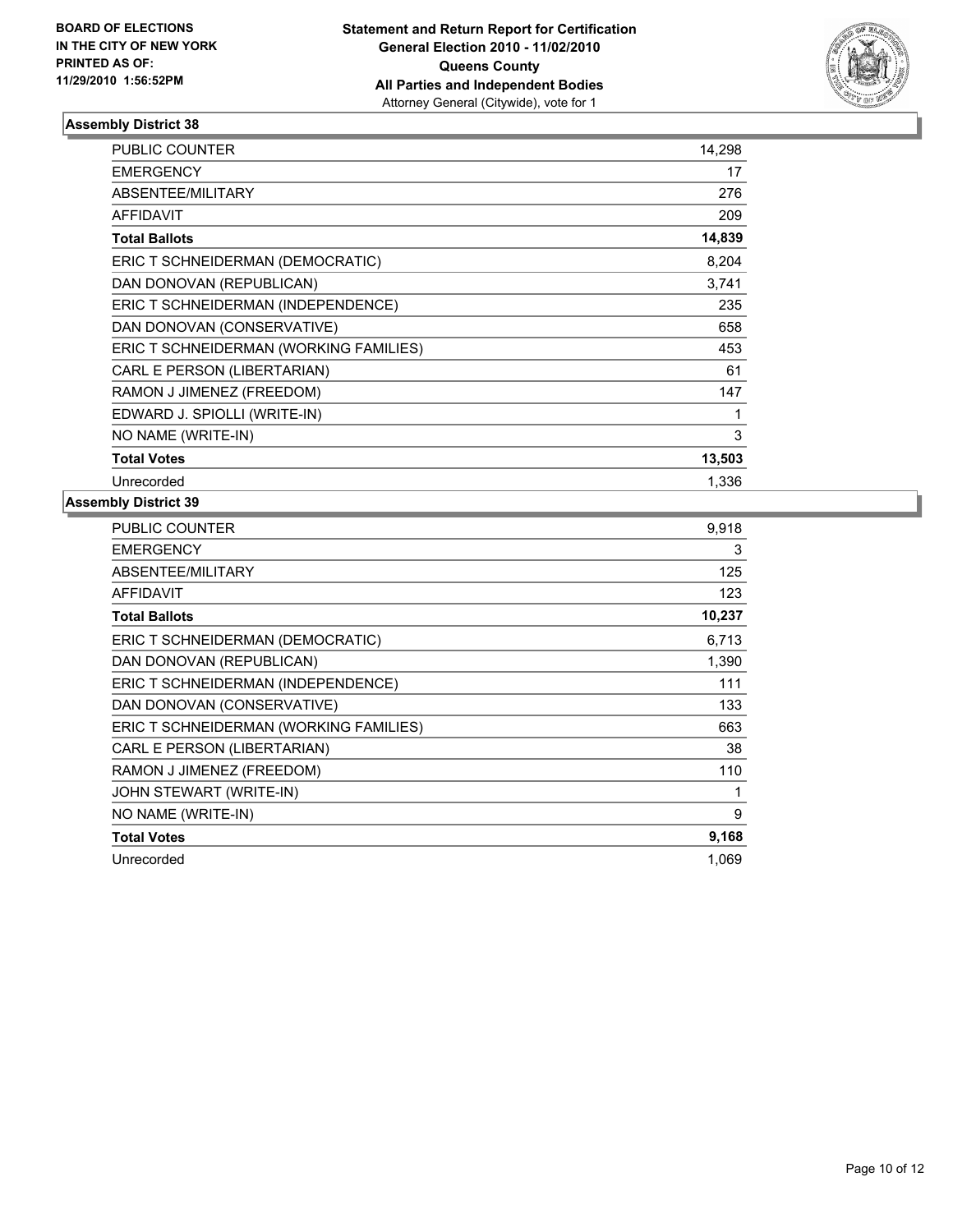

**Total for Attorney General (Citywide) - Queens County**

| <b>PUBLIC COUNTER</b>                  | 336,956 |
|----------------------------------------|---------|
| <b>EMERGENCY</b>                       | 209     |
| ABSENTEE/MILITARY                      | 7,837   |
| AFFIDAVIT                              | 4,752   |
| <b>Total Ballots</b>                   | 351,550 |
| ERIC T SCHNEIDERMAN (DEMOCRATIC)       | 212,638 |
| DAN DONOVAN (REPUBLICAN)               | 77,786  |
| ERIC T SCHNEIDERMAN (INDEPENDENCE)     | 5,501   |
| DAN DONOVAN (CONSERVATIVE)             | 10,423  |
| ERIC T SCHNEIDERMAN (WORKING FAMILIES) | 13,479  |
| CARL E PERSON (LIBERTARIAN)            | 1,332   |
| RAMON J JIMENEZ (FREEDOM)              | 3,231   |
| AMRIN KHANDER (WRITE-IN)               | 1       |
| ATTY WYATT (WRITE-IN)                  | 1       |
| AU SAAB (WRITE-IN)                     | 1       |
| BILL THOMPSON (WRITE-IN)               | 1       |
| BOB (WRITE-IN)                         | 1       |
| CARL E. PERSON (WRITE-IN)              | 1       |
| CARL THOMPSON (WRITE-IN)               | 1       |
| COFFEY (WRITE-IN)                      | 1       |
| COREY BERAK (WRITE-IN)                 | 1       |
| DAVID DUHAN (WRITE-IN)                 | 1       |
| DAVID PATERSON (WRITE-IN)              | 1       |
| DECLINED PHANTOM (WRITE-IN)            | 1       |
| EDWARD J. SPIOLLI (WRITE-IN)           | 1       |
| EDWARD KIERNEN (WRITE-IN)              | 1       |
| ELLIOT SPITZER (WRITE-IN)              | 1       |
| EMMANUEL ST. JEAN (WRITE-IN)           | 1       |
| ERIC DIWALLO (WRITE-IN)                | 1       |
| ERIC T (WRITE-IN)                      | 1       |
| FRANK RUCCIERI CPA (WRITE-IN)          | 1       |
| <b>GARBELL THE CLOWN (WRITE-IN)</b>    | 1       |
| JADE CHU (WRITE-IN)                    | 2       |
| JAMES TRIKAS (WRITE-IN)                | 1       |
| JEFFREY HARDY (WRITE-IN)               | 1       |
| JOE DAWSON (WRITE-IN)                  | 1       |
| JOE MILLER (WRITE-IN)                  | 1       |
| JOHN BATTERTON JR (WRITE-IN)           | 1       |
| JOHN C. KONRATH (WRITE-IN)             | 1       |
| JOHN RAESE (WRITE-IN)                  | 1       |
| JOHN S. BOUGIAMAS (WRITE-IN)           | 1       |
| JOHN STEWART (WRITE-IN)                | 1       |
| JOHN W. CRONIN (WRITE-IN)              | 1       |
| JON DOE (WRITE-IN)                     | 1       |
| JONAS BENDER-NASH (WRITE-IN)           | 1       |
| JUNE CHENG (WRITE-IN)                  | 1       |
|                                        |         |